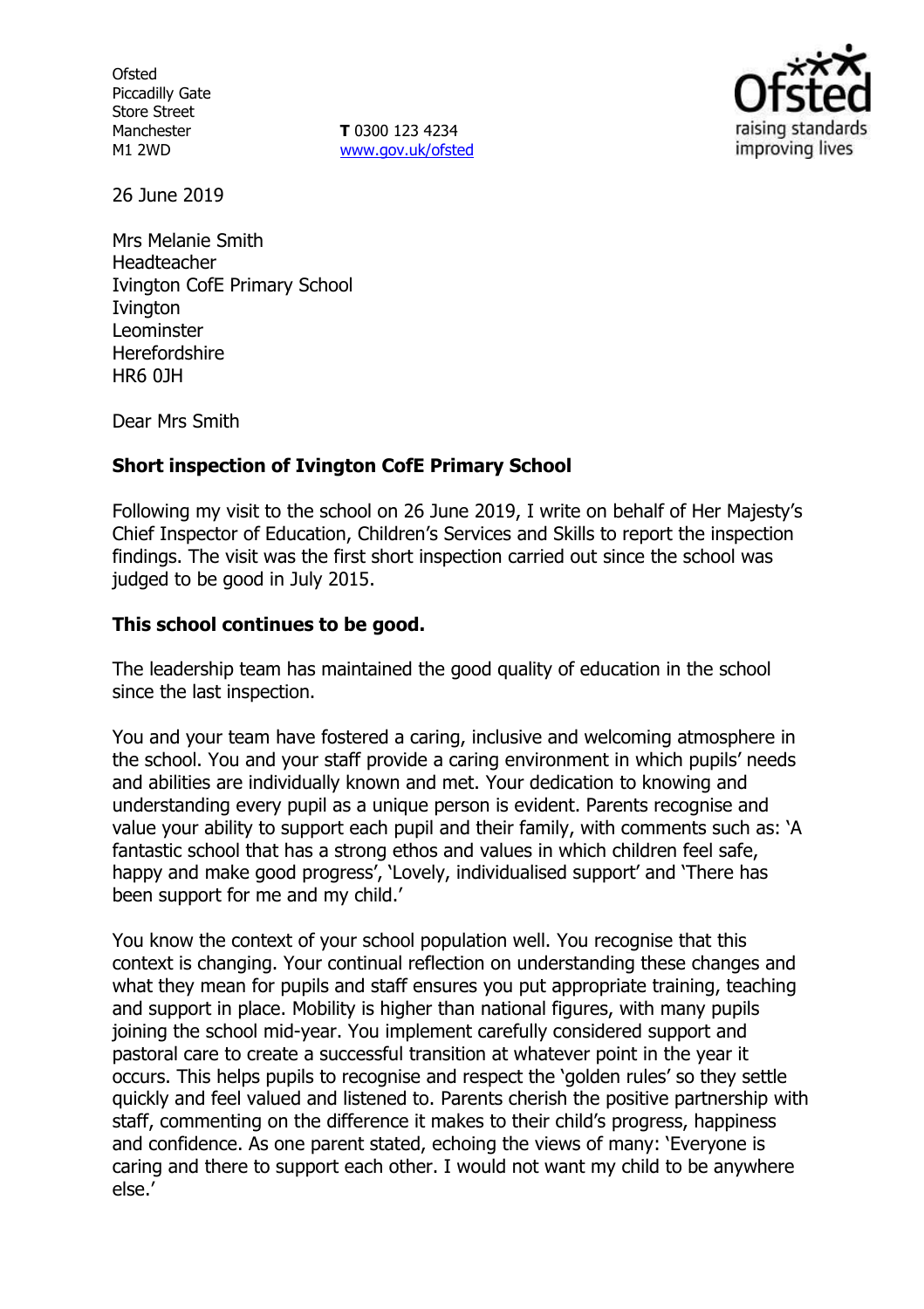

Leaders pay careful thought and attention to the curriculum that pupils experience throughout their time at Ivington. Pupils engage well with the topics. Leaders promote strong links between subjects. Pupils build their knowledge and skills over time. They refer to previous learning and use this to place them in a context that helps them make sense of their learning. At the time of inspection, younger pupils had created realistic and detailed models of houses from the time of the Great Fire of London. They were awaiting a visit from the fire service so that they could set their models alight, in a safe and controlled manner, to develop their understanding of why these houses burnt so quickly and fiercely and how this helps us to be safe today.

Leaders live out the deep belief that pupils should encounter an opening of a 'window on the world' through the experiences gained during their time at school. They provide a wide range of trips and visits that support learning across the curriculum, as well as broaden individual life experiences and enrich everyday lives. Pupils who spoke to the inspector were clear in their enjoyment of these opportunities and how they had benefited from them.

You also provide pupils with a chance to take on responsibilities, including being prefects, science ambassadors, digital leaders, Year 5 buddies to Reception children and on the school and eco councils. Pupils enjoy these responsibilities. They spoke of learning from digital leaders about the importance of staying safe online and how the school council had supported a resolution on the use of the playground that took account of the viewpoints of different people.

## **Safeguarding is effective.**

The leadership team has ensured that all safeguarding arrangements are fit for purpose. There are well-defined and clear referral procedures so that all staff, students and volunteers are aware of whom to go to if they are concerned about a child's welfare or safety. Leaders work closely with external agencies, when necessary, to ensure that pupils are protected and families are supported. You escalate matters when you feel that external agencies are not taking your concerns seriously enough. Governors and staff have undertaken appropriate safeguarding training. Leaders continually revisit safeguarding training, ensuring that they take account of and meet the changing needs of pupils and families.

Pupils say: 'Bullying is rare in this school. Teachers help us to use kind hands and kind feet.' Pupils confidently explain the difference between unkind behaviour and bullying. They know the sanctions and rewards of the behaviour policy and understand how these help them to work and learn together. All parents who responded to the survey said their child is happy, safe and well looked after.

You, alongside governors, have a strategic oversight of safeguarding. A recent review has led you to create the role of a family support worker. You both work closely together to strengthen further safeguarding for all pupils, especially around the monitoring and improving of attendance. However, there remains further work to do to reduce persistent absence, thus improving attendance.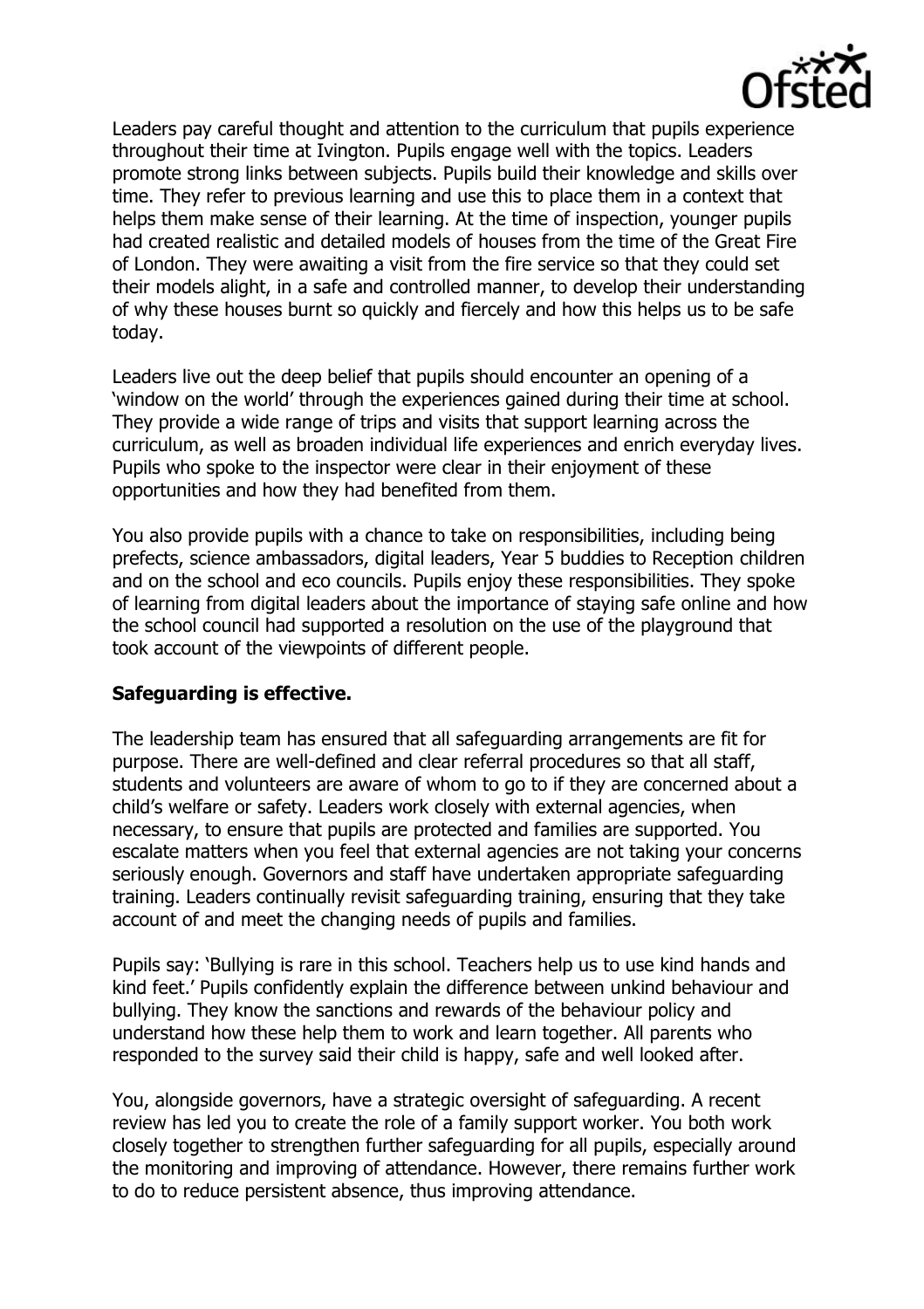

# **Inspection findings**

- Since the previous inspection, leaders have provided a range of training and practice that have helped teachers to develop effective strategies, which they use to intervene swiftly and extend the challenge they provide to pupils. As a result, all pupils are making good progress. Key stage 2 outcomes in 2018 were strong, with 89% of pupils achieving the expected standard in reading, writing and mathematics combined. This is significantly above national figures.
- Leaders have skilfully moulded purposeful and relevant opportunities for pupils to practise and apply their writing and mathematical skills across the curriculum. As in all that you do, great care and attention to detail has gone into identifying the most appropriate activity for the skill and knowledge being developed. As a result, pupils see the purpose and value of writing and mathematics and demonstrate high levels of thinking and reasoning across all subjects. However, there is room for further improvement. Teachers are skilled at posing targeted feedback comments, in line with the school's policy, that provide opportunities for higher-order thinking, reasoning and explanations, yet pupils do not consistently complete these tasks and so miss out on potential challenge and deepening of learning.
- An area for improvement at the previous inspection was the development of the outdoor area in the early years. You have prioritised this and continue to do so. Leaders took on responsibility for the pre-school provision for two- to four-yearolds in January 2016. You have constructed separate outdoor areas for the preschool and the Reception class, and these provide a range of opportunities for children to improve their skills. You work hard to overcome the limitations of the physical area, with cleverly designed spaces and features which promote all areas of the early years curriculum. Thus, children can follow their interests outside, as well as engage in planned provision. Adults also promote children's development of their gross motor skills using the outdoor playing field and large climbing equipment.
- Children make good progress from their starting points in the early years. Children are happy, confident learners. During a learning walk in pre-school, conducted jointly with you, I saw children engaged in a range of activities. Children were focused, and one very young child was totally immersed in independently and repeatedly pouring and filling a range of containers at the water tray. Adults were interacting with children across a range of activities, with several children responding positively to reading and obeying road signs as they navigated their bikes around a marked-out space.
- Adults in the Reception class balance children's interests with a taught-topic focus. Adults carefully plan for focus activities alongside opportunities to apply taught skills in activities that children choose for themselves. The emphasis that leaders have given to refining adults' questioning skills is improving children's ability to reason, justify and explain. Consequently, the number of children reaching a good level of development at the end of Reception is improving, as is the number of children who are exceeding expectations in reading, writing and mathematics.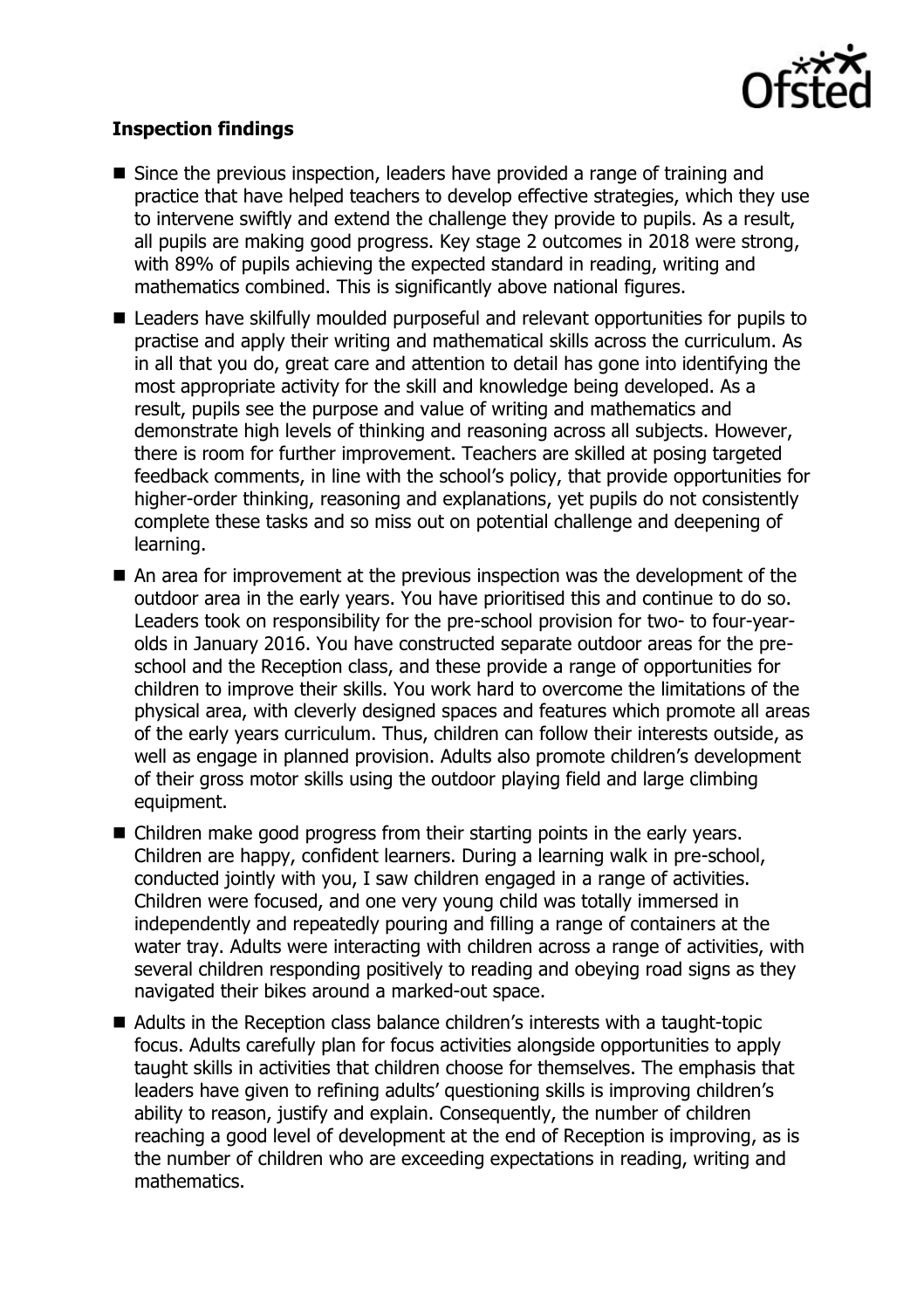

- Leaders have prioritised the teaching of reading. Phonics is taught well. In 2018, a very large majority of pupils met the phonics standard expected in Year 1. Teachers give pupils books which match the sounds they have been taught as they learn to read. This helps them to read accurately and with growing confidence and fluency. Pupils take other books home, as well as library books, which parents can share with their child. Older pupils talk about the different authors and genres that they enjoy reading and can explain the reasons for their preferences.
- Governors have continued to develop and increase their skills and confidence since the previous inspection. You have established a fitting training programme that hones particular areas that are less well developed, such as understanding data. As a result, governors are ever-more knowledgeable and use this to fulfil their strategic role capably. They offer you a high degree of support and challenge. A recent development has involved middle leaders, alongside governors, in monitoring during learning walks and work scrutinies. This has broadened and deepened the evidence that governors use to base questions on and has strengthened the way they double-check the information that they are given. Middle leaders undertaking monitoring in this way is in its infancy, and there is scope further to influence and improve pupils' outcomes in their subject area.

Leaders use their detailed knowledge of the barriers to learning faced by some disadvantaged pupils and pupils with special educational needs and/or disabilities (SEND) at the school to ensure that additional funding is well spent. Leaders provide sensitive and individualised support for these pupils' academic and personal development. Work in books shows that these pupils make similar progress across the curriculum to other pupils nationally.

## **Next steps for the school**

Leaders and those responsible for governance should ensure that:

- $\blacksquare$  the role of the family support worker is further developed so that the increasingly complex needs of families are met, to improve attendance
- $\blacksquare$  they consolidate the role of middle leaders so that they can further enhance the quality of teaching and pupils' outcomes in the subjects they lead
- $\blacksquare$  in line with the school policy, teachers insist that pupils address and respond to feedback consistently.

I am copying this letter to the chair of the governing body, the Director of Education for the Diocese of Hereford, the regional schools' commissioner and the director of children's services for Herefordshire. This letter will be published on the Ofsted website.

Yours sincerely

Kirsty Foulkes **Ofsted Inspector**